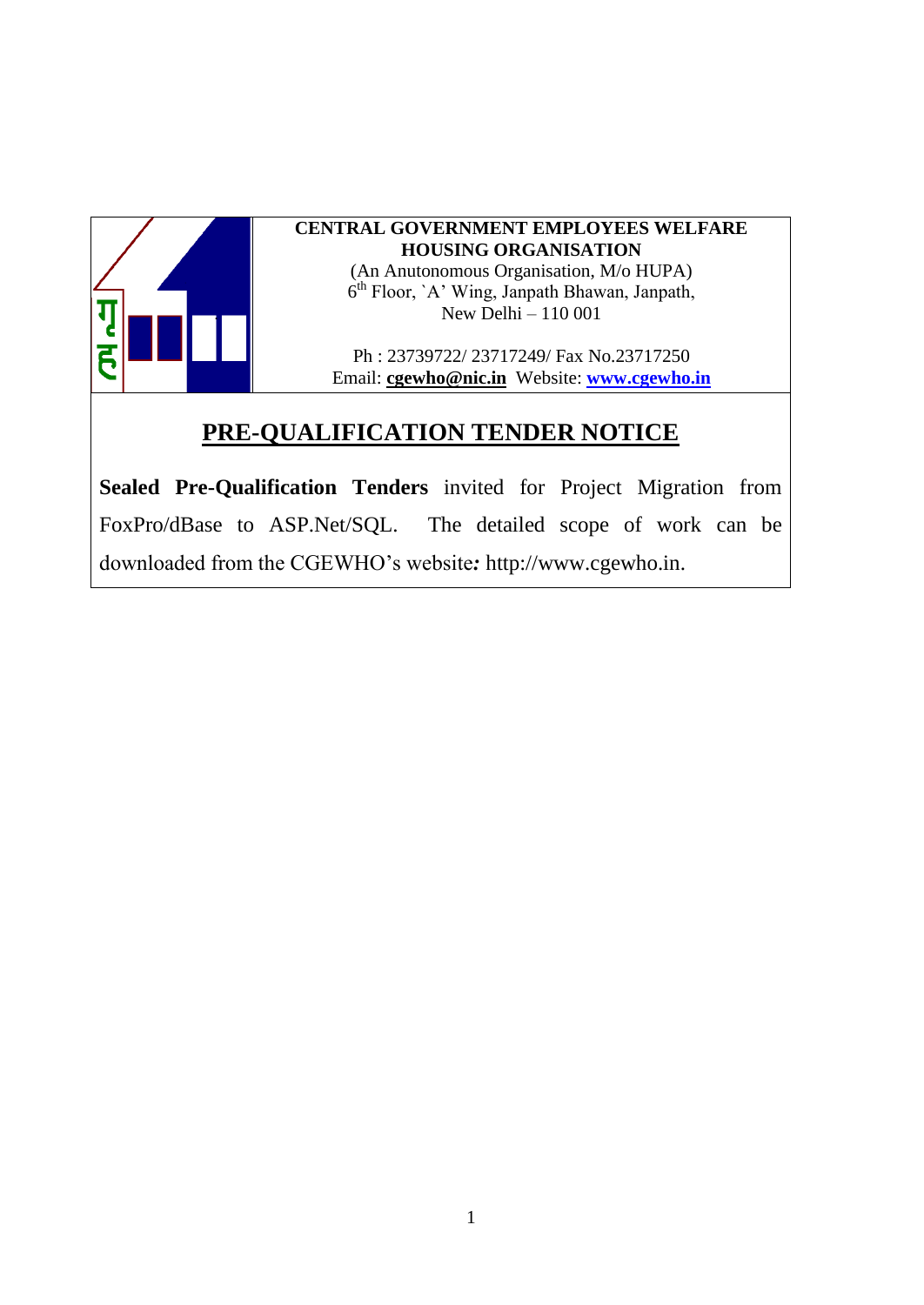#### **PROFORMA** OF PRE-QUALIFICATION TENDER/ TECHNICAL BID FOR CONVERSION OF FoxPro/dBase BASED APPLICATION SOFTWARE INTO ASP.NET/SQL BASED APPLICATION **SOFTWARE**

| Sr. No.          | <b>Particulars</b>                                       | <b>Documents Submitted</b> |
|------------------|----------------------------------------------------------|----------------------------|
| 1.               | Name of Tendering Company/Firm/Agency (Attach            | Encl No.1                  |
|                  | certificates of registration) or Individuals or Group of |                            |
|                  | Persons as the status may be                             |                            |
| 2.               | Name of Proprietor/ Director of Establishments/          | $-do-$                     |
|                  | Companies/Firms/Group of persons/Individuals, as         |                            |
|                  | the status may be                                        |                            |
| 3.               | Full Address of Registered Office with Telephone         | $-do-$                     |
|                  | No., FAX and E-Mail/ Mobile/ Website etc                 |                            |
| $\overline{4}$ . | PAN/GIR No. (Attach self attested copy)                  | Encl No.2                  |
|                  |                                                          |                            |
| 5.               | Service Tax Registration No. (Attach attested copy),     | Encl No.3                  |
|                  | if applicable                                            |                            |
| 6.               | Affidavit stating that the agency/firm/individual is /   | Encl No.4                  |
|                  | has not been black listed by Centre / State              |                            |
|                  | Government /PSU/ Society/Trust/ Public Ltd.              |                            |
|                  | Company etc                                              |                            |
| 7.               | Photocopies of Audited Profit & Loss A/c and             | Encl No.5 $& 6$            |
|                  | Balance Sheet for the last 3 financial years of the      |                            |
|                  | Establishments/ Companies/ Firms/ Group of persons/      |                            |
|                  | <b>Individuals</b>                                       |                            |
| 8.               | Any Other relevant information vendor/individual         | Encl No.7                  |
|                  | wants to furnished                                       |                            |
| 9.               | Brief particulars of project & client where Project      | Encl No. 8                 |
|                  | Migrated from FoxPro to ASP.Net                          |                            |
| 10.              | Bio-data of the Employees engaged in maintenance of      | Encl No. 9                 |
|                  | FoxPro/VFP Applications only                             |                            |
| 11.              | <b>System Requirement Study Report</b>                   | Encl No. 10                |
|                  |                                                          |                            |

Signature and seal of the Proprietor of the firm

Encl: Terms & condition(s) duly signed on each page.

Date:

Place: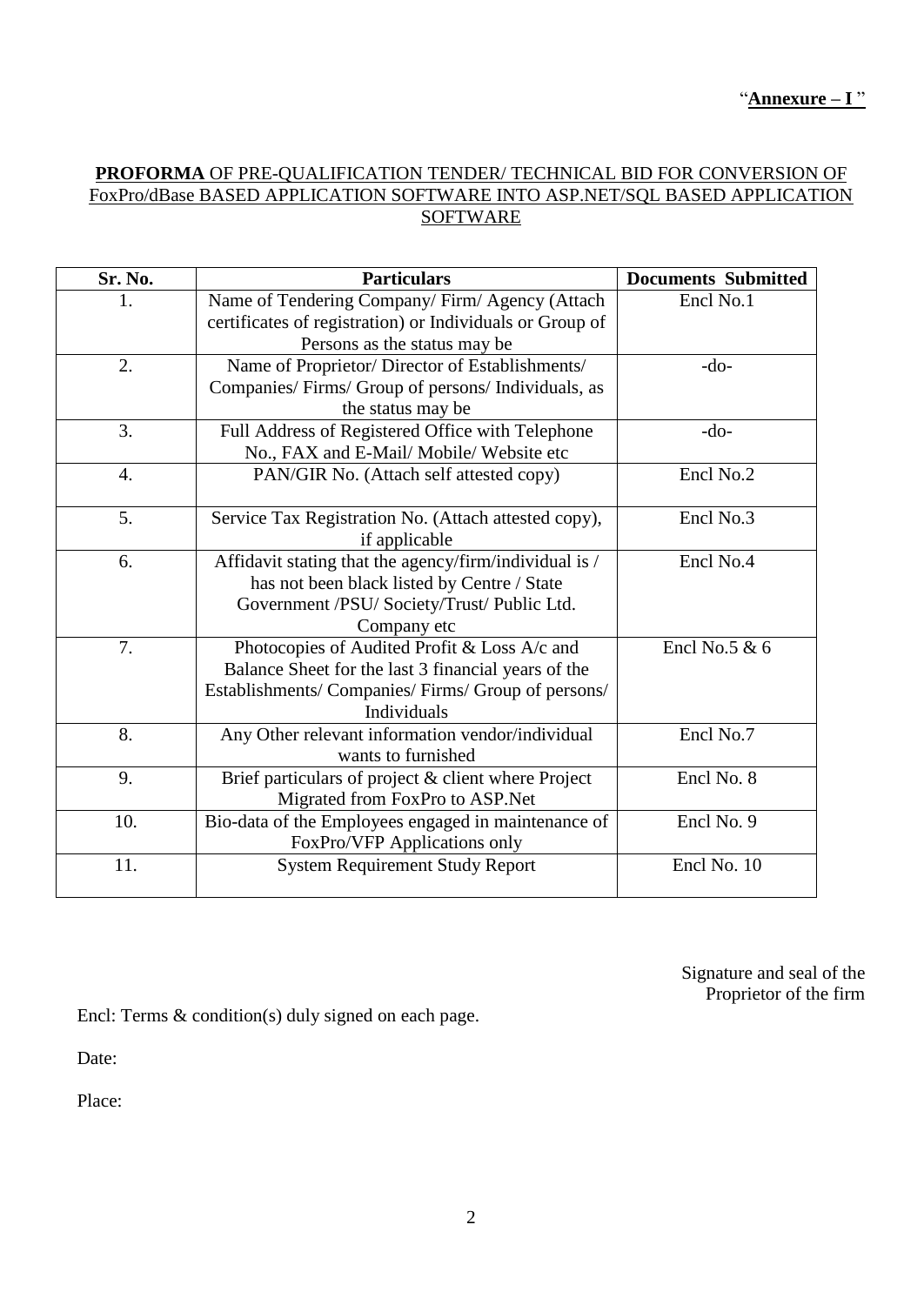## **"Annexure-II"**

| Sno.                    | <b>Particulars</b>                                                                                        | <b>Details/Values</b> |
|-------------------------|-----------------------------------------------------------------------------------------------------------|-----------------------|
| $\mathbf{1}$            | Name of city from where operating                                                                         |                       |
| $\overline{2}$          | <b>Accreditation/ISO Certification</b>                                                                    |                       |
| $\overline{3}$          | <b>Turnover as on 31-03-2015</b>                                                                          |                       |
|                         | <b>Turnover as on 31-03-2014</b>                                                                          |                       |
|                         | <b>Turnover as on 31-03-2013</b>                                                                          |                       |
|                         | <b>Total Turnover for the last 3 Years:</b>                                                               |                       |
| $\overline{\mathbf{4}}$ | Number of clients                                                                                         |                       |
| 5                       | <b>Total Experience</b>                                                                                   |                       |
| 6                       | No. of Years Experience where Project Migrated from<br><b>FoxPro to ASP.Net</b>                           |                       |
| $\overline{7}$          | AS on 31-03-2015 Annual Payout to the Employees<br>engaged in maintenance of FoxPro/VFP applications only |                       |
| 8                       | Submission of Plan/ Strategy for how to migrate from<br><b>FoxPro to ASP.Net</b>                          | <b>Encl. No. 11</b>   |
| $\boldsymbol{9}$        | How much period is required to complete the Project                                                       |                       |

Signature and seal of the Proprietor of the firm

Encl: Terms & condition(s) duly signed on each page.

Date:

Place: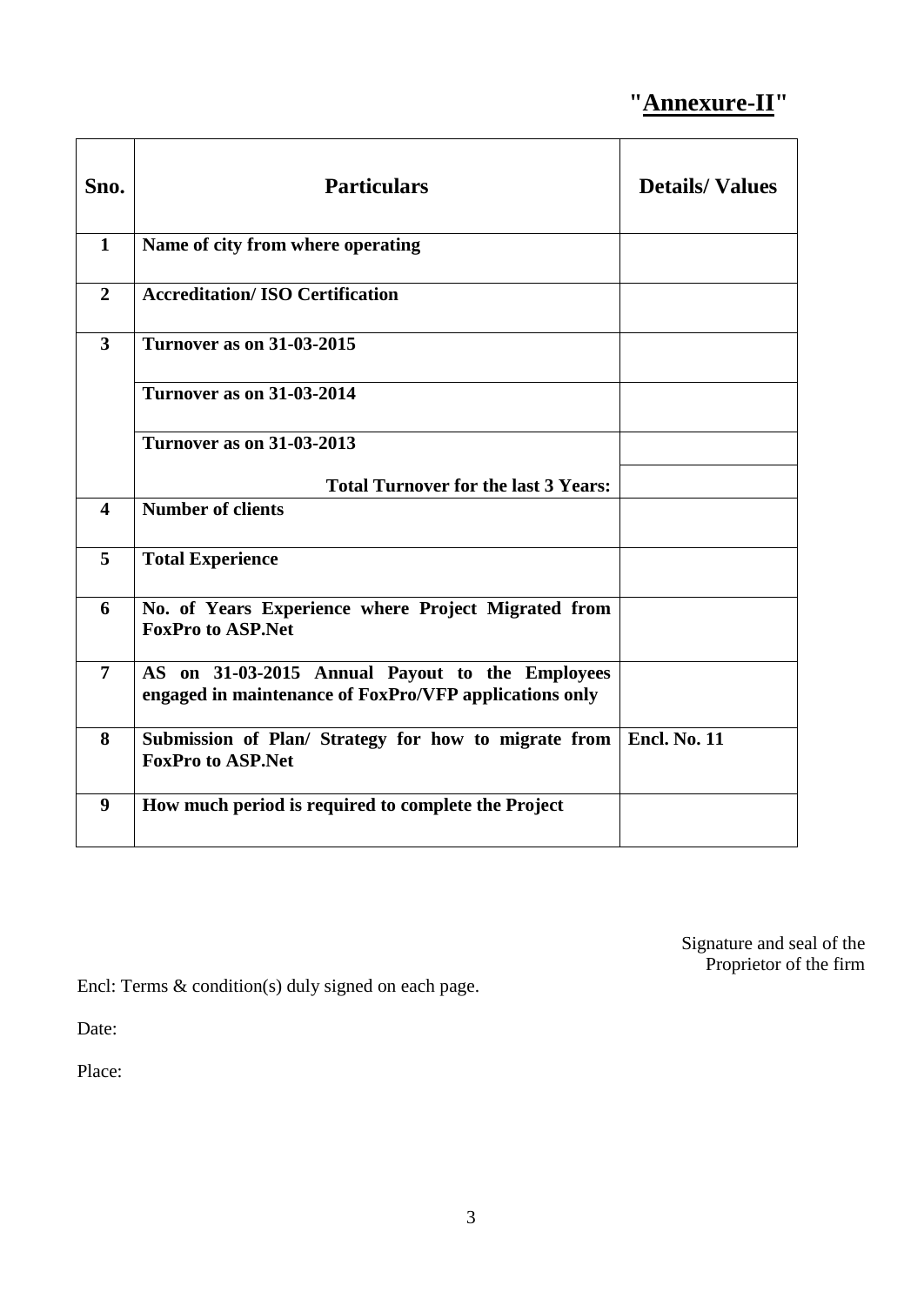#### **CENTRAL GOVERNMENT EMPLOYEES WELFARE HOUSING ORGANISATION**

#### TERMS & CONDITIONS FOR NOTICE INVITING PRE-QUALIFICATION TENDERS FOR PROJECT MIGRATION FROM FoxPro/dBase to ASP.Net i.e. CONVERSION OF FoxPro/dBase BASED APPLICATION SOFTWARE TO ASP.NET/SQL BASED APPLICATION SOFTWARE

Central Government Employees Welfare Housing Organisation (CGEWHO), an Autonomous Organisation, under Ministry of Housing & Urban Poverty Alleviation, Govt. of India invites sealed Pre-Qualification Tenders from registered, well-established, experience and reputed Application Software Development Establishments/ Companies/ Firms/ Group of persons/ Individuals hereinafter referred as firm(s)/Individual(s).

- 2. The Pre-Qualification Tenders shall be submitted as per the Performa given in Annexure-I.
- 3. The Performa as per Annexure-II shall be submitted alongwith Pre-Qualification Tender. Strategy/ Plan for how to migrate from FoxPro to ASP.NET shall be submitted as Enclosure no. 11.
- 4. Interested Software Development Establishments/Firms/Individuals/ Group of persons can download Tender document containing detailed information and terms & conditions from CGEWHO website [www.cgewho.in](http://www.cgewho.in/)
- 5. The intending Software Development Establishments/Firms/Individuals/ Group of persons should submit an application fee of  $Rs.1000/=$  in the form of Demand Draft drawn in favour of CEO, CGEWHO, payable at New Delhi.
- 6. The Pre-Qualification Tender in sealed cover super-scribed "**PRE-Qualification Tender for Software Development and Implementation**" in an envelope should be submitted by Speed Post/Registered Post / in person, addressed to the Chief Executive Officer, CGEWHO, at the address given below duly stamped and signed in each page:

CENTRAL GOVERNMENT EMPLOYEES WELFARE HOUSING ORGANISATION  $6<sup>TH</sup>$  FLOOR, WING- `A', JANPATH BHAWAN, JANPATH, NEW DELHI – 110 001

PHONE : 011-23717249, 23355408, 23739722, FAX: 23717250 Email : [cgewho@nic.in](mailto:cgewho@nic.in) Website : [www.cgewho.in](http://www.cgewho.in/)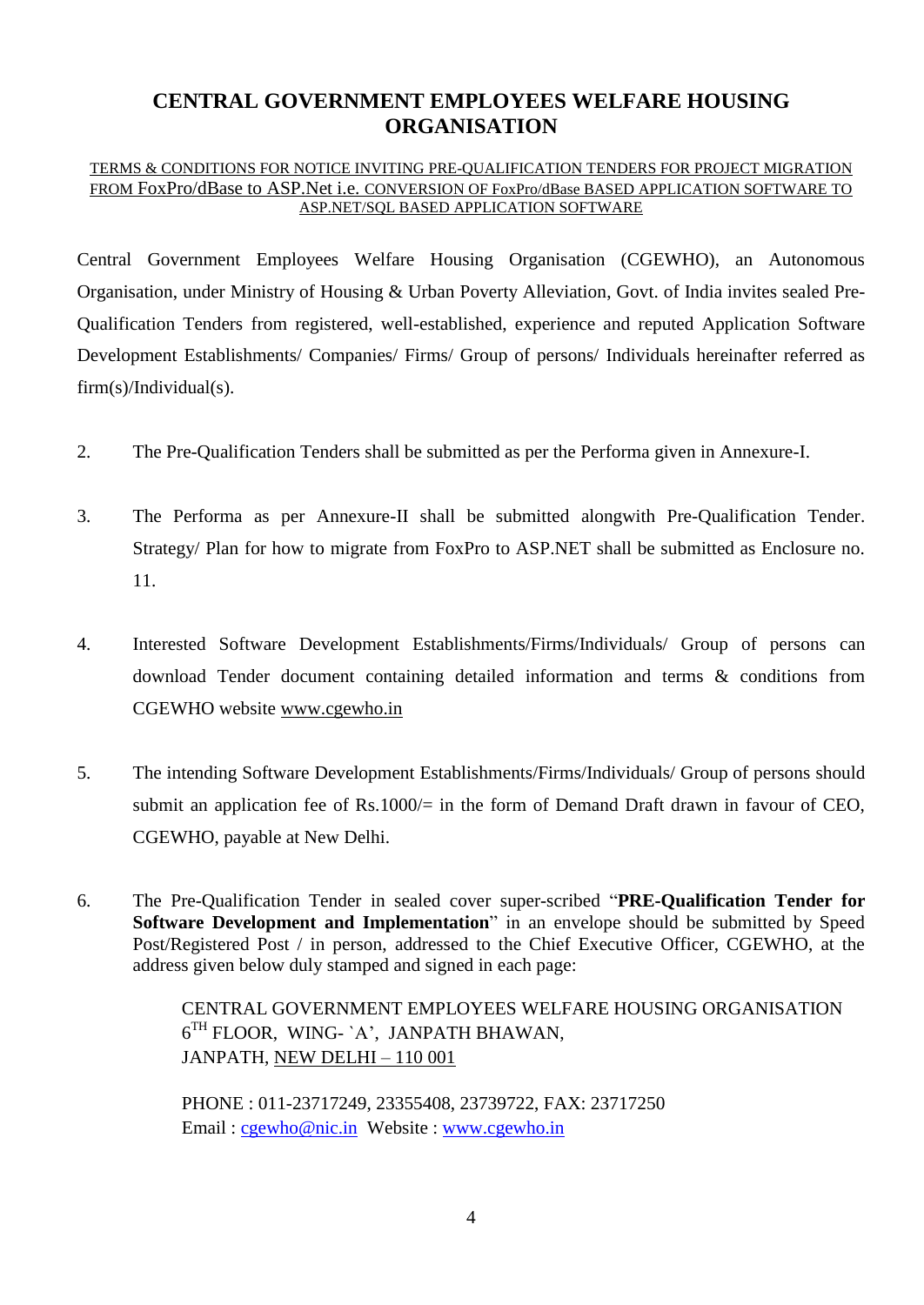#### 7. **The schedule of receipt of Pre-Qualification Tenders is as under** :-

| Last Date and Time for receipt of<br>Pre-Qualification Tenders | $\sim$ 100 $\sim$    | $30.09.2015$ $(11:00 \text{ hrs})$                                                                                            |
|----------------------------------------------------------------|----------------------|-------------------------------------------------------------------------------------------------------------------------------|
| <b>Opening of Tenders</b>                                      |                      | Same Day                                                                                                                      |
| Short-listing of Tenders                                       | $\ddot{\phantom{a}}$ | Short-listing of tenders will be done within three<br>weeks time and will be displayed on the CGEWHO<br>website www.cgewho.in |

- 8. Pre-qualification tenders received after the stipulated date & time and incomplete quotations, will be rejected. The Quotations will be opened on the date and time mentioned above, by the Chief Executive Officer or the Officer nominated by him/her at Head office of CGEWHO, for which, no separate notification/ invitation will be given.
- 9. The broad eligibility criteria for selection of Software Development Establishments/Firms/Individual/ Group of persons are detailed as under:
	- i. The intending Software Development Establishment/Individual/ Group of persons should have minimum experience of 15 years in providing software development & implementation services as on 31.03.2015.
	- ii. At least 2 IT professionals experienced in Software Development with one of them being professionally qualified B.E/ B.Tech/ MCA/ M.Tech.
	- iii. The average turnover of the intending firm should be more than Rs. 25 lacs (average of last 3 years and in each of the preceding two years) from software development & implementation business OR Individual(s) have experience of conversion of FoxPro/dBase based application software with reputed software development firm and presently engaged in maintenance of FoxPro/VFP application (Must be on the payroll of reputed software development firm).
	- iv. The firm must be registered with Service Tax Department, if applicable.
	- v. The firm/individuals should furnish copy of PAN for the purpose of TDS.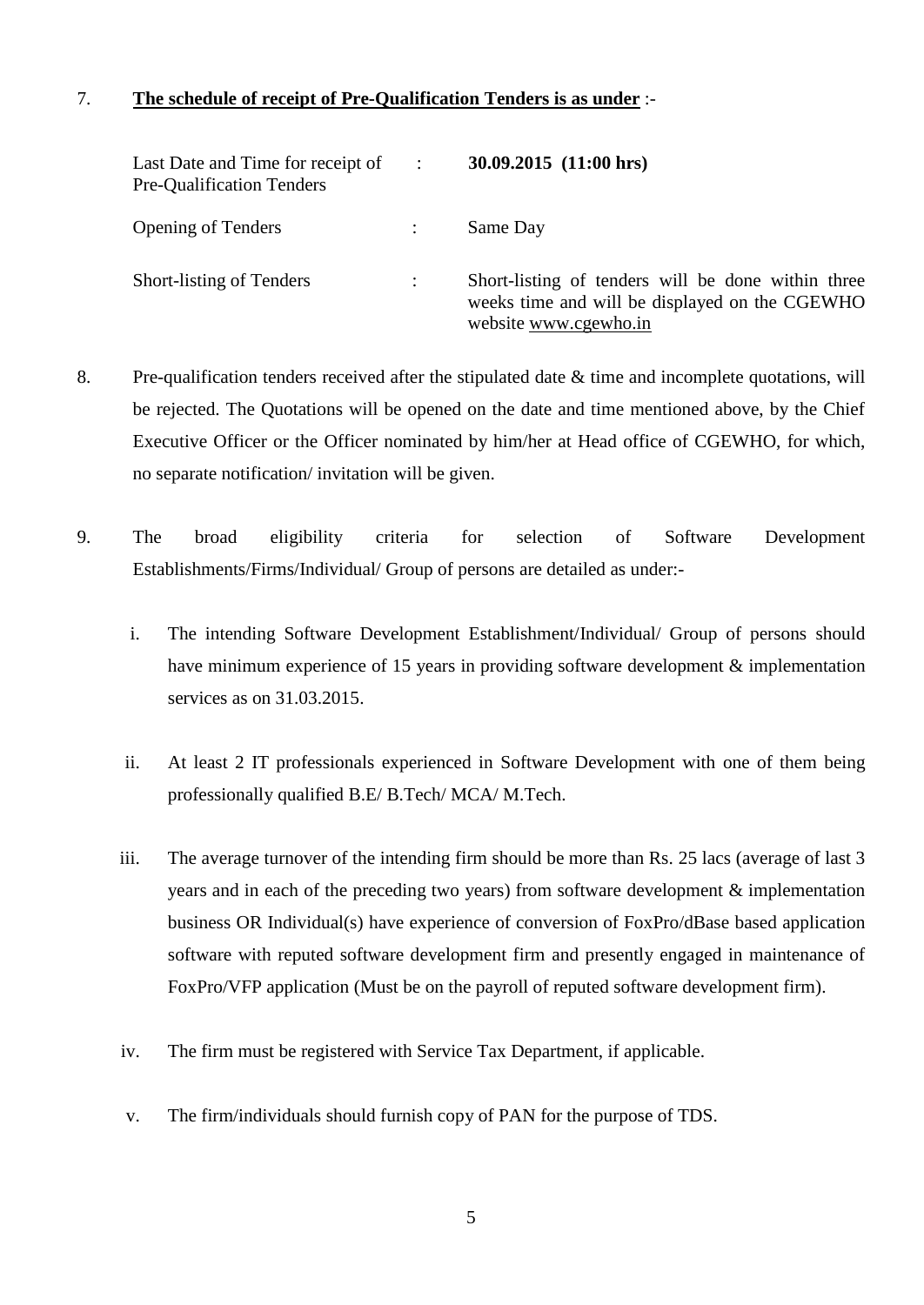- 10. The organization may conduct a spot enquiry, visit premises or ask to furnish more details/documents to verify professional skills, soundness, capability and viability of the firm.
- 11. The Software Development Establishments/Firms/Individual/ Group of persons who have core competency of Migration of FoxPro applications to ASP.Net applications and presently engaged in the maintenance of FoxPro/VFP based application should apply.
- 12. That No Sub-Contractor or Third Party Vendor shall be allowed.
- 13. That Preference will be given to the firms/individuals who have experience of *PROJECT MIGRATION FROM FoxPro/dBase to ASP.Net*. And have manpower engaged in maintenance of FoxPro/VFP application on their payroll and operating from Delhi/NCR.
- 14. The CGEWHO is operating on FOXPRO for DOS, Basic and Word Star under Novell Netware 4.11 environment at present.
- 15. The particulars of Existing Environment:
	- a) Application : Housing Accounting & Beneficiary Management System
	- b) OS : Novell Netware 4.11
	- c) PL : FoxPro
	- d) Database : dbase
	- e) Office Tool : Word Star
	- f) Spreadsheet : Lotus-123
- 16. The particulars of Proposed Migrated Environment:
	- a) Application : ASP.NET/SQL Web Browser based Application Portal
	- b) OS/Server : Windows 2008/2012
	- c) PL : ASP.Net/SQL
	- d) Database : MS SQL
	- e) Office Tool : Microsoft Office
	- f) Spreadsheet : Microsoft Office
	- g) Deployment : Web based
	- h) Web Server : Server should be physically hosted in India (Charges will be borne by CGEWHO)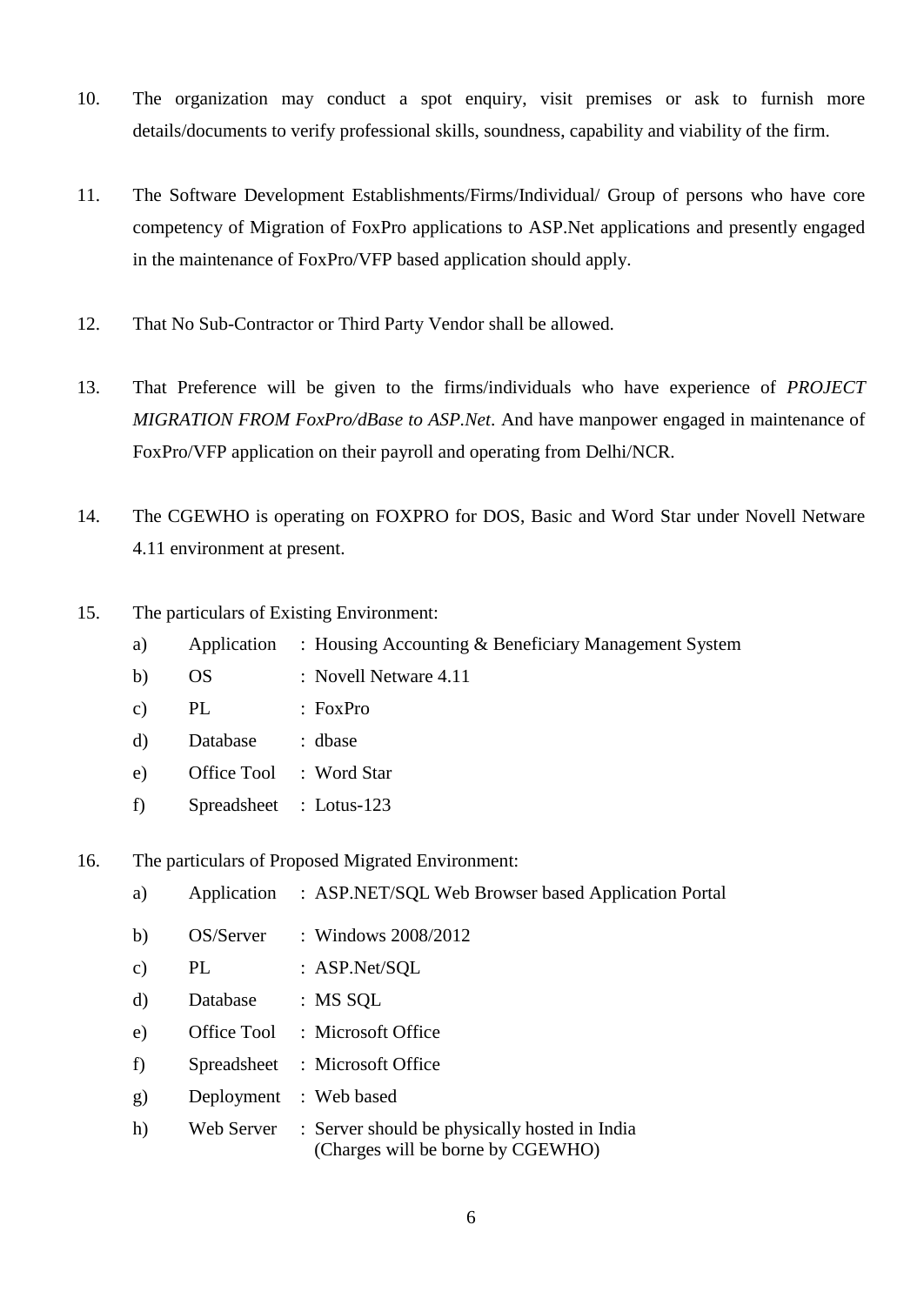- 17. That the project involved System Requirement Study therefore Scope of Work has been divided into two stages. Accordingly, bids also divided in two stages, Stage-I and Stage-II where Technical Bids are invited in Stage-I and Financial Bids in Stage-II. Therefore, Tenderers should submit Technical Bids only against this notification which is part of Stage-I. In Stage-I, Pre-Qualification Tenders will be short-listed for Stage-II. In Stage-II, Finance Bids will be called, only from the short-listed Pre-Qualified Tenders.
- 18. SCOPE OF WORK(Stage-I):- *PROJECT MIGRATION FROM FoxPro/dBase to ASP.Net* i.e. to convert CGEWHO's existing FoxPro/dBase based application software into ASP.NET/SQL Web based application software which includes development, implementation, maintenance and training with respect to upgraded software including Data Migration. The firms/ individuals will have to study CGEWHO's existing FoxPro/dBase based application software and submit their pre-qualification tender along-with System Requirement Study Report and PREPARE THE COMPLETE ROAD MAP FOR THE ENTIRE PROJECT FROM START TO FINISH, STATING "STRATEGY/ PLAN FOR HOW TO MIGRATE FoxPro application to ASP.Net." Information/Clarification, if any, may be obtained from CGEWHO head office, contact person Officer (IT). The further details are given below:

| Item No | Activity & Description of Work                                                                                                                                                                                                                                                    | Time Frame/                                                       |
|---------|-----------------------------------------------------------------------------------------------------------------------------------------------------------------------------------------------------------------------------------------------------------------------------------|-------------------------------------------------------------------|
|         |                                                                                                                                                                                                                                                                                   | <b>Last Date</b>                                                  |
|         |                                                                                                                                                                                                                                                                                   |                                                                   |
| a)      | The Firms/Individuals have to study CGEWHO's existing FoxPro/dBase based<br>application software before submitting the System Requirement Study<br>Report/Pre-Qualification tenders by visiting at CGEWHO head office, contact<br>person: Officer(IT).                            | Period before<br>submission of<br>Pre-<br>Qualification<br>Tender |
| b)      | Preparation of System Requirement Study Reports with complete road map for<br>the entire project from start to finish including development, implementation,<br>data migration and training. Please refer previous paragraphs for<br>particulars of present and proposed systems. | $-D0$ --                                                          |
| c)      | Submission of SRS report along-with pre-qualification tender/technical bids.<br>(Charges for preparation of SRS Report @ Rs. $10,000/=(Rs.$ Ten Thousand<br>Only) will be paid to the short-listed Tenders)                                                                       | 30.09.2015<br>$11:00$ am                                          |

#### **i) STAGE-I:- SHORT-LISTING OF PRE-QUALIFICATION TENDERS:**

#### **ii) STAGE-II:- Scope of work and Proceedings under Stage-II are furnished in the following paragraphs.**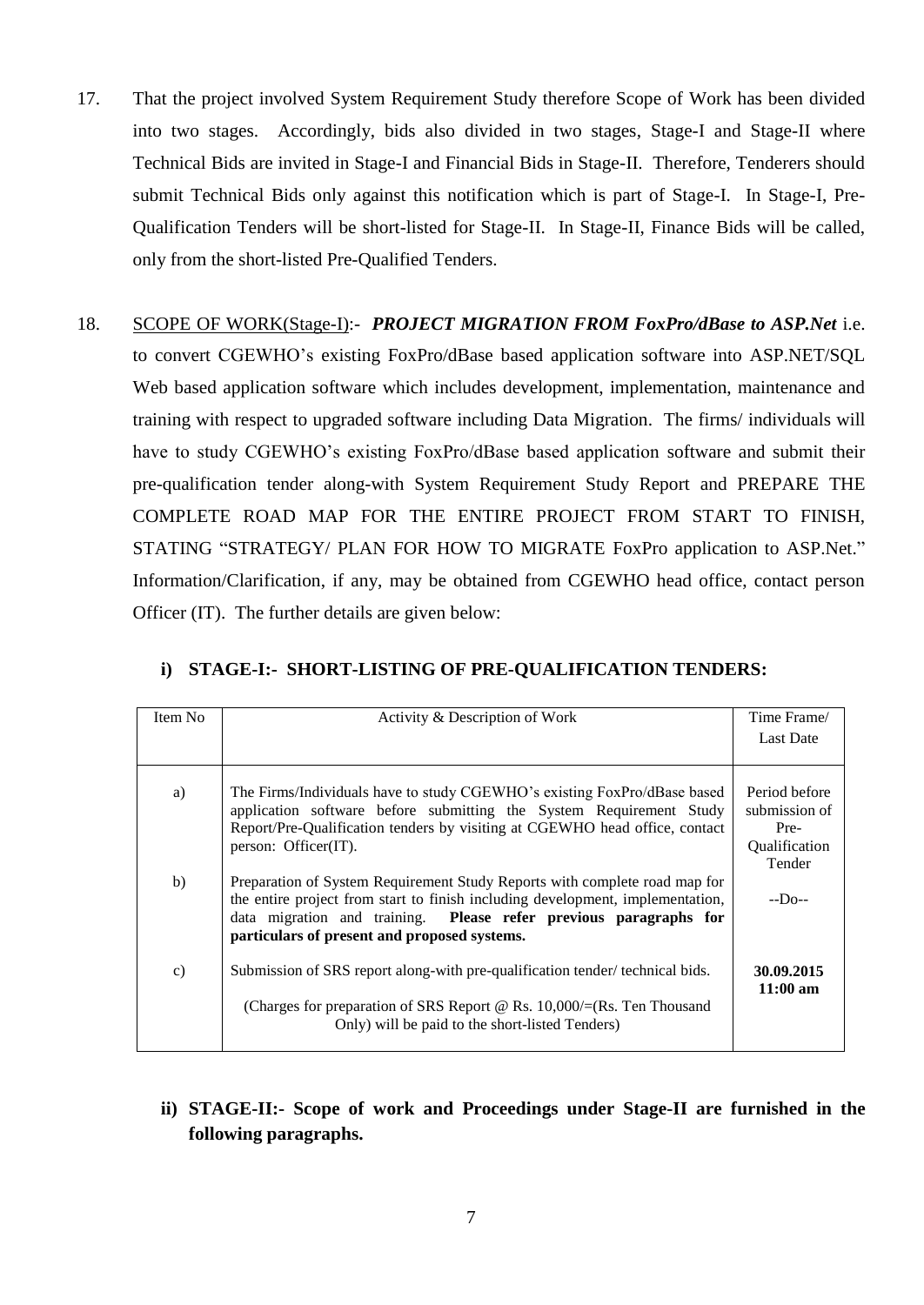- 19. No Financial bids shall be submitted against this notification. Only Technical Bids are invited along-with System Requirement Study Report **in STAGE-I/ Pre-Qualification Tender**.
- 20. During the study of the system the tendering firm/individual has to ensure security of the data and for any corruption in data, the tendering firm will be held responsible.
- 21. The firm has to ensure that the study, evaluation, processing, development and implementation works are carried out without any disruption of the day-to-day working of the organization.
- 22. The CGEWHO may relax or imposed terms & conditions as deemed fit to fulfill the requirement of software development and implementation work. If the firm fails to provide satisfactory performance, the CGEWHO shall be at liberty to terminate the contract forthwith.
- 23. The CGEWHO reserves the right to accept or reject any pre-qualification tender in full or in part in case of incomplete quotations and also without assigning any reason thereof. In case of any dispute, decision of the CEO, CGEWHO will be final and binding on both the parties.
- 24. The offer of the intending firm must be valid for acceptance for a period of four months.
- 25. The pre-qualification bids will be evaluated on the basis of the technical soundness. Only shortlisted pre-qualified tenders/Individuals will be invited to submit FINANCIAL bids in STAGE-II.

#### 26. **SCOPE OF WORK(Stage-II):-**

CALLING OF **FINANCIAL BIDS** FROM THE **SHORT-LISTED PRE-QUALIFIED TENDERERS** FOR CONVERTING CGEWHO'S EXISTING FOXPRO/DBASE BASED APPLICATION SOFTWARE INTO ASP.NET/SQL WEB BASED APPLICATION SOFTWARE WHICH INCLUDES DEVELOPMENT, IMPLEMENTATION, MAINTENANCE AND TRAINING WITH RESPECT TO UPGRADED SOFTWARE INCLUDING DATA MIGRATION**.**